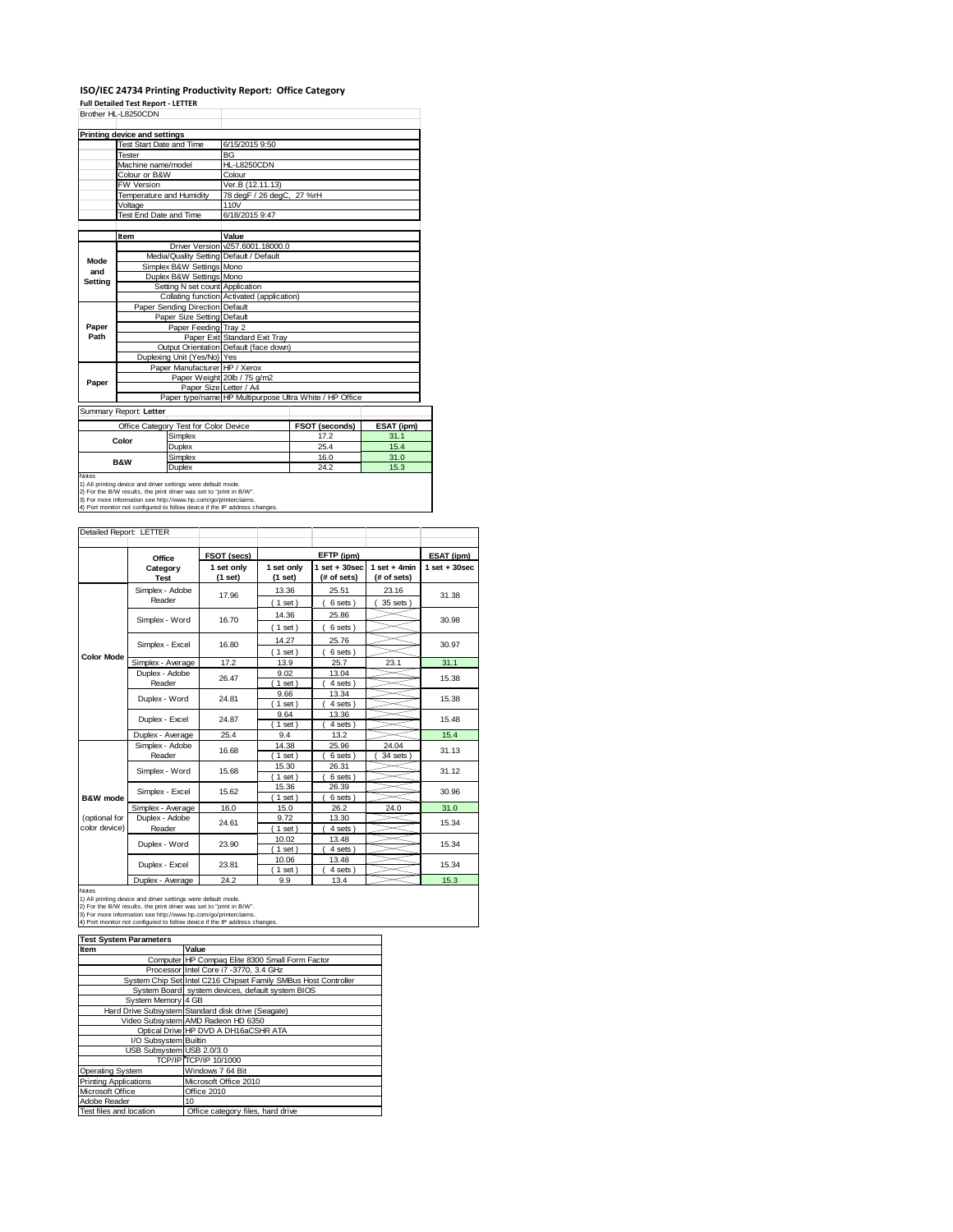# **ISO/IEC 24734 Printing Productivity Report: Office Category Full Detailed Test Report ‐ A4**

| Brother HL-L8250CDN                   |                                        |                                 |                                                                                   |                |            |  |
|---------------------------------------|----------------------------------------|---------------------------------|-----------------------------------------------------------------------------------|----------------|------------|--|
|                                       |                                        |                                 |                                                                                   |                |            |  |
|                                       | Printing device and settings           |                                 |                                                                                   |                |            |  |
|                                       | Test Start Date and Time               |                                 | 6/15/2015 9:50                                                                    |                |            |  |
|                                       | <b>Tester</b>                          |                                 | BG                                                                                |                |            |  |
| Machine name/model                    |                                        |                                 | HL-L8250CDN                                                                       |                |            |  |
|                                       | Colour or B&W                          |                                 | Colour                                                                            |                |            |  |
|                                       | FW Version                             |                                 | Ver.B (12.11.13)                                                                  |                |            |  |
|                                       | Temperature and Humidity               |                                 | 78 degF / 26 degC, 27 %rH                                                         |                |            |  |
|                                       | Voltage                                |                                 | 110V                                                                              |                |            |  |
|                                       | Test End Date and Time                 |                                 | 6/18/2015 9:47                                                                    |                |            |  |
|                                       |                                        |                                 |                                                                                   |                |            |  |
|                                       | Item                                   |                                 | Value                                                                             |                |            |  |
|                                       |                                        |                                 | Driver Version v257.6001.18000.0                                                  |                |            |  |
| Mode                                  |                                        |                                 | Media/Quality Setting Default / Default                                           |                |            |  |
| and                                   |                                        | Simplex B&W Settings Mono       |                                                                                   |                |            |  |
| Setting                               |                                        | Duplex B&W Settings Mono        |                                                                                   |                |            |  |
|                                       |                                        | Setting N set count Application |                                                                                   |                |            |  |
|                                       |                                        |                                 | Collating function Activated (application)                                        |                |            |  |
|                                       |                                        | Paper Sending Direction Default |                                                                                   |                |            |  |
|                                       |                                        | Paper Size Setting Default      |                                                                                   |                |            |  |
| Paper                                 | Paper Feeding Tray 2                   |                                 |                                                                                   |                |            |  |
| Path                                  |                                        |                                 | Paper Exit Standard Exit Tray                                                     |                |            |  |
|                                       | Output Orientation Default (face down) |                                 |                                                                                   |                |            |  |
|                                       |                                        | Duplexing Unit (Yes/No) Yes     |                                                                                   |                |            |  |
|                                       |                                        | Paper Manufacturer HP / Xerox   |                                                                                   |                |            |  |
| Paper                                 |                                        |                                 | Paper Weight 20lb / 75 g/m2                                                       |                |            |  |
|                                       |                                        |                                 | Paper Size Letter / A4<br>Paper type/name HP Multipurpose Ultra White / HP Office |                |            |  |
|                                       |                                        |                                 |                                                                                   |                |            |  |
| Summary Report: A4                    |                                        |                                 |                                                                                   |                |            |  |
| Office Category Test for Color Device |                                        |                                 |                                                                                   | FSOT (seconds) | ESAT (ipm) |  |
|                                       | Colour                                 | Simplex                         |                                                                                   | 17.7           | 29.5       |  |
|                                       |                                        | Duplex                          |                                                                                   | 25.7           | 15.1       |  |
|                                       |                                        | Simplex                         |                                                                                   | 16.4           | 29.7       |  |
| <b>B&amp;W</b><br>Duplex              |                                        |                                 |                                                                                   | 30.2           | 14.6       |  |

Notes 2012 Duplex 30.2 14.6<br>1) All princing device and diver settings were default mode.<br>2) For the BAW results, the print direct was set to "print in BAW".<br>3) For more information see thtp://www.hp.com/go/printerclaims.<br>4

| Detailed Report: A4            |                           |                       |                       |                                  |                               |                   |
|--------------------------------|---------------------------|-----------------------|-----------------------|----------------------------------|-------------------------------|-------------------|
|                                | Office                    | FSOT (secs)           |                       | EFTP (ipm)                       |                               | ESAT (ipm)        |
|                                | Category<br><b>Test</b>   | 1 set only<br>(1 set) | 1 set only<br>(1 set) | $1$ set $+30$ sec<br>(# of sets) | $1$ set + 4min<br>(# of sets) | $1$ set $+30$ sec |
|                                | Simplex - Adobe<br>Reader | 18.48                 | 12.98<br>$1$ set)     | 23.33<br>5 sets)                 | 22.77<br>33 sets)             | 29.54             |
|                                | Simplex - Word            | 17.14                 | 13.99<br>(1 set)      | 24.02<br>5 sets)                 |                               | 29.53             |
| Colour                         | Simplex - Excel           | 17.25                 | 13.90<br>$1$ set)     | 24.82<br>6 sets)                 |                               | 29.56             |
| Mode                           | Simplex - Average         | 17.7                  | 13.6                  | 24.0                             | 22.7                          | 29.5              |
|                                | Duplex - Adobe<br>Reader  | 26.54                 | 9.02<br>$1$ set)      | 12.90<br>4 sets                  |                               | 15.12             |
|                                | Duplex - Word             | 25.12<br>25.22        | 9.52<br>$1$ set)      | 13.16<br>4 sets                  |                               | 15.16             |
|                                | Duplex - Excel            |                       | 9.50<br>$1$ set)      | 13.16<br>4 sets)                 |                               | 15.14             |
|                                | Duplex - Average          | 25.7                  | 9.3                   | 13.0                             |                               | 15.1              |
|                                | Simplex - Adobe<br>Reader | 16.92                 | 14.18<br>$1$ set)     | 24.20<br>5 sets                  | 22.53<br>33 sets              | 29.73             |
|                                | Simplex - Word            | 16.14                 | 14.86<br>$1$ set)     | 24.55<br>5 sets                  |                               | 29.56             |
| B&W mode                       | Simplex - Excel           | 16.01                 | 14.98<br>$1$ set)     | 24.80<br>5 sets)                 |                               | 29.92             |
|                                | Simplex - Average         | 16.4                  | 14.6                  | 24.5                             | 22.5                          | 29.7              |
| (optional for<br>color device) | Duplex - Adobe<br>Reader  | 42.43                 | 7.38<br>$1$ set)      | 13.12<br>4 sets)                 |                               | 15.12             |
|                                | Duplex - Word             | 23.98                 | 10.00<br>$1$ set)     | 12.28<br>4 sets                  |                               | 13.58             |
|                                | Duplex - Excel            | 24.19                 | 9.90<br>1 set         | 13.34<br>4 sets                  |                               | 15.16             |
|                                | Duplex - Average          | 30.2                  | 9.0                   | 12.9                             |                               | 14.6              |

Notes<br>
Notes<br>
1) All princing device and divide settings were default mode.<br>
2) For the B/W results, the print divide was set to "print in B/W".<br>
3) For the B/W results, the print divide was set to "print in B/W".<br>
4) Por

| <b>Test System Parameters</b> |                                                                 |  |  |
|-------------------------------|-----------------------------------------------------------------|--|--|
| <b>Item</b>                   | Value                                                           |  |  |
|                               | Computer HP Compaq Elite 8300 Small Form Factor                 |  |  |
|                               | Processor Intel Core i7 -3770, 3.4 GHz                          |  |  |
|                               | System Chip Set Intel C216 Chipset Family SMBus Host Controller |  |  |
|                               | System Board system devices, default system BIOS                |  |  |
| System Memory 4 GB            |                                                                 |  |  |
|                               | Hard Drive Subsystem Standard disk drive (Seagate)              |  |  |
|                               | Video Subsystem AMD Radeon HD 6350                              |  |  |
|                               | Optical Drive HP DVD A DH16aCSHR ATA                            |  |  |
| I/O Subsystem Builtin         |                                                                 |  |  |
| USB Subsystem USB 2.0/3.0     |                                                                 |  |  |
|                               | TCP/IP TCP/IP 10/1000                                           |  |  |
| <b>Operating System</b>       | Windows 7 64 Bit                                                |  |  |
| <b>Printing Applications</b>  | Microsoft Office 2010                                           |  |  |
| Microsoft Office              | Office 2010                                                     |  |  |
| Adobe Reader                  | 10                                                              |  |  |
| Test files and location       | Office category files, hard drive                               |  |  |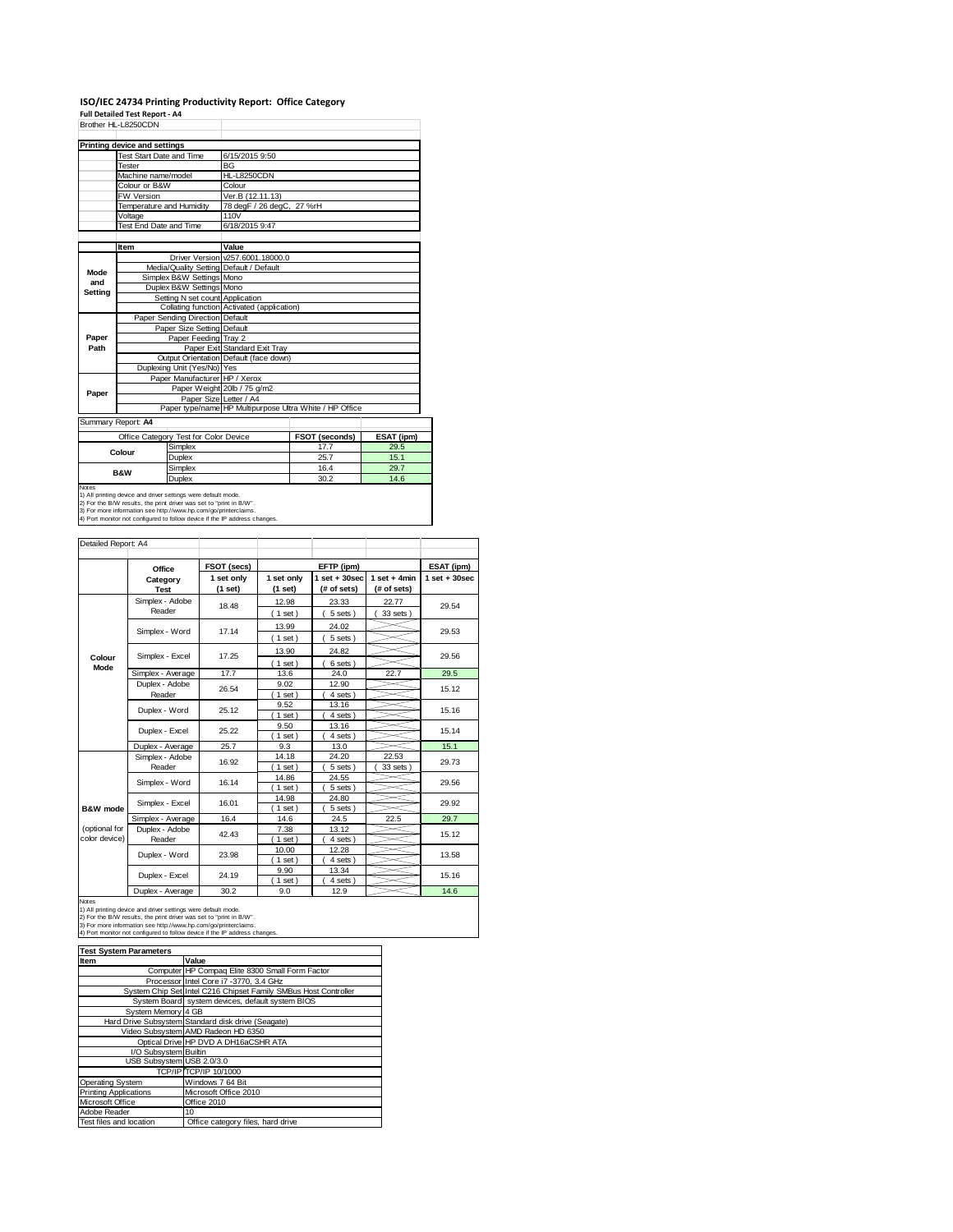### **ISO/IEC 17629 First Print Out Time Report: Office Category**

**Full Detailed Test Report ‐ LETTER**

| Brother HL-L8250CDN |                              |                                |
|---------------------|------------------------------|--------------------------------|
|                     | Printing device and settings |                                |
|                     | Test Start Date and Time     | 6/11/2015 13:33                |
|                     | Tester                       | BG                             |
|                     | Machine name/model           | HL-L8250CDN                    |
|                     | Colour or B&W                | Colour                         |
|                     | <b>FW Version</b>            | Ver.B (12.11.13)               |
|                     | Configuration (options)      | Default                        |
|                     | Controller                   | <b>NA</b>                      |
|                     | Printing device page count   | Not Specified                  |
|                     | Printing supplies page count | Not Specified                  |
|                     | Temperature and Humidity     | 79 degF / 26 degC, 28 %rH      |
|                     | Voltage                      | 110V                           |
|                     | Test End Date and Time       | 7/8/2015 4:56                  |
|                     |                              |                                |
|                     | Item                         | Value                          |
| Mode                | PDL and driver version       | v257.6001.18000.0              |
| and                 | Print Quality mode           | default                        |
| Setting             | <b>B&amp;W</b> settings      | default                        |
|                     | Paper feed orientation       | Short Edge                     |
| Paper               | Paper type setting           | default                        |
|                     | Paper feeding                | Standard cassette              |
|                     | Paper exit                   | Standard exit tray             |
| Paper Path          | Output orientation           | default (face up or face down) |

**ISO First Page Out Time Summary Report: Office Category**

| Summary Report: Letter                                                                                                                                                                                                                                                                         |         |                           |
|------------------------------------------------------------------------------------------------------------------------------------------------------------------------------------------------------------------------------------------------------------------------------------------------|---------|---------------------------|
|                                                                                                                                                                                                                                                                                                |         | FPOT from Ready (seconds) |
| Color                                                                                                                                                                                                                                                                                          | Simplex | 11.37                     |
|                                                                                                                                                                                                                                                                                                | Duplex  | 20.57                     |
| <b>B&amp;W</b>                                                                                                                                                                                                                                                                                 | Simplex | 10.14                     |
|                                                                                                                                                                                                                                                                                                | Duplex  | 19.20                     |
| Notes<br>1) All printing device and driver settings were default mode.<br>2) For the B/W results, the print driver was set to "print in B/W".<br>3) For more information see http://www.hp.com/go/printerclaims.<br>4) Port monitor not configured to follow device if the IP address changes. |         |                           |
| 5) Page counts were collected after completion of the tests.                                                                                                                                                                                                                                   |         |                           |

| ISO First Page Out Time Report: Office Category |                           |                   |                    |                              |                      |                   |
|-------------------------------------------------|---------------------------|-------------------|--------------------|------------------------------|----------------------|-------------------|
|                                                 |                           |                   |                    |                              |                      |                   |
| <b>Detailed Report: LETTER</b>                  |                           |                   |                    |                              |                      |                   |
|                                                 |                           | Word<br>(seconds) | Excel<br>(seconds) | Adobe<br>Reader<br>(seconds) | Average<br>(seconds) | <b>Delay Time</b> |
|                                                 | FPOT from Ready - Simplex | 10.88             | 10.90              | 12.33                        | 11.37                | 49 Seconds        |
|                                                 | FPOT from Ready - Duplex  | 19.87             | 20.39              | 21.44                        | 20.57                | 49 Seconds        |
| <b>Color Mode</b>                               | FPOT from Sleep - Simplex |                   |                    | 28.40                        |                      | 63 Minutes        |
|                                                 | Recovery Time             |                   |                    | 16.1                         |                      |                   |
|                                                 | FPOT from Off - Simplex   |                   |                    | 88.54                        |                      |                   |
|                                                 | Warm-up Time              |                   |                    | 76.21                        |                      |                   |
|                                                 | FPOT from Ready - Simplex | 9.86              | 9.82               | 10.72                        | 10.14                | 48 Seconds        |
|                                                 | FPOT from Ready - Duplex  | 18.89             | 18.97              | 19.72                        | 19.2                 | 48 Seconds        |
| <b>B&amp;W Mode</b>                             | FPOT from Sleep - Simplex |                   |                    | 27.96                        |                      | 63 Minutes        |
|                                                 | Recovery Time             |                   |                    | 17.2                         |                      |                   |
|                                                 | FPOT from Off - Simplex   |                   |                    | 86.20                        |                      |                   |
|                                                 | Warm-up Time              |                   |                    | 75.48                        |                      |                   |

Notes<br>1) All printing device and driver settings were default mode.<br>2) For the B/W results, the print driver was set to "print in B/W".<br>3) For more information see http://www.hp.com/go/printerclaims.<br>4) Port monitor not co

|                                  | <b>Test System Parameters</b>                       |                                                       |  |  |
|----------------------------------|-----------------------------------------------------|-------------------------------------------------------|--|--|
|                                  | Item                                                | Value                                                 |  |  |
|                                  | Computer                                            | HP Compaq Elite 8300 Small Form Factor                |  |  |
|                                  | Processor                                           | Intel Core i7 -3770, 3.4 GHz                          |  |  |
|                                  | System Chip Set                                     | Intel C216 Chipset Family SMBus Host Controller       |  |  |
|                                  | System Board<br>system devices, default system BIOS |                                                       |  |  |
| <b>Test</b>                      | <b>System Memory</b>                                | 4 GB                                                  |  |  |
| System                           | Hard Drive Subsystem                                | Standard disk drive (Seagate)                         |  |  |
|                                  | Video Subsystem                                     | AMD Radeon HD 6350                                    |  |  |
|                                  | Optical Drive                                       | HP DVD A DH16aCSHR ATA                                |  |  |
|                                  | I/O Subsystem                                       | <b>Builtin</b>                                        |  |  |
|                                  | <b>USB Subsystem</b><br>USB 2.0/3.0                 |                                                       |  |  |
| Printina<br>Device<br>Connection | TCP/IP                                              | 10/1000                                               |  |  |
|                                  | <b>Operating System</b>                             | Windows 7 Business/Ultimate, 64 bit, Build 7601, SP 1 |  |  |
|                                  | <b>Printing Applications</b>                        | Microsoft Office 2010 SP2                             |  |  |
| Software                         |                                                     | Adobe Reader 10.1.4                                   |  |  |
|                                  | <b>Print Driver</b>                                 | v257.6001.18000.0                                     |  |  |